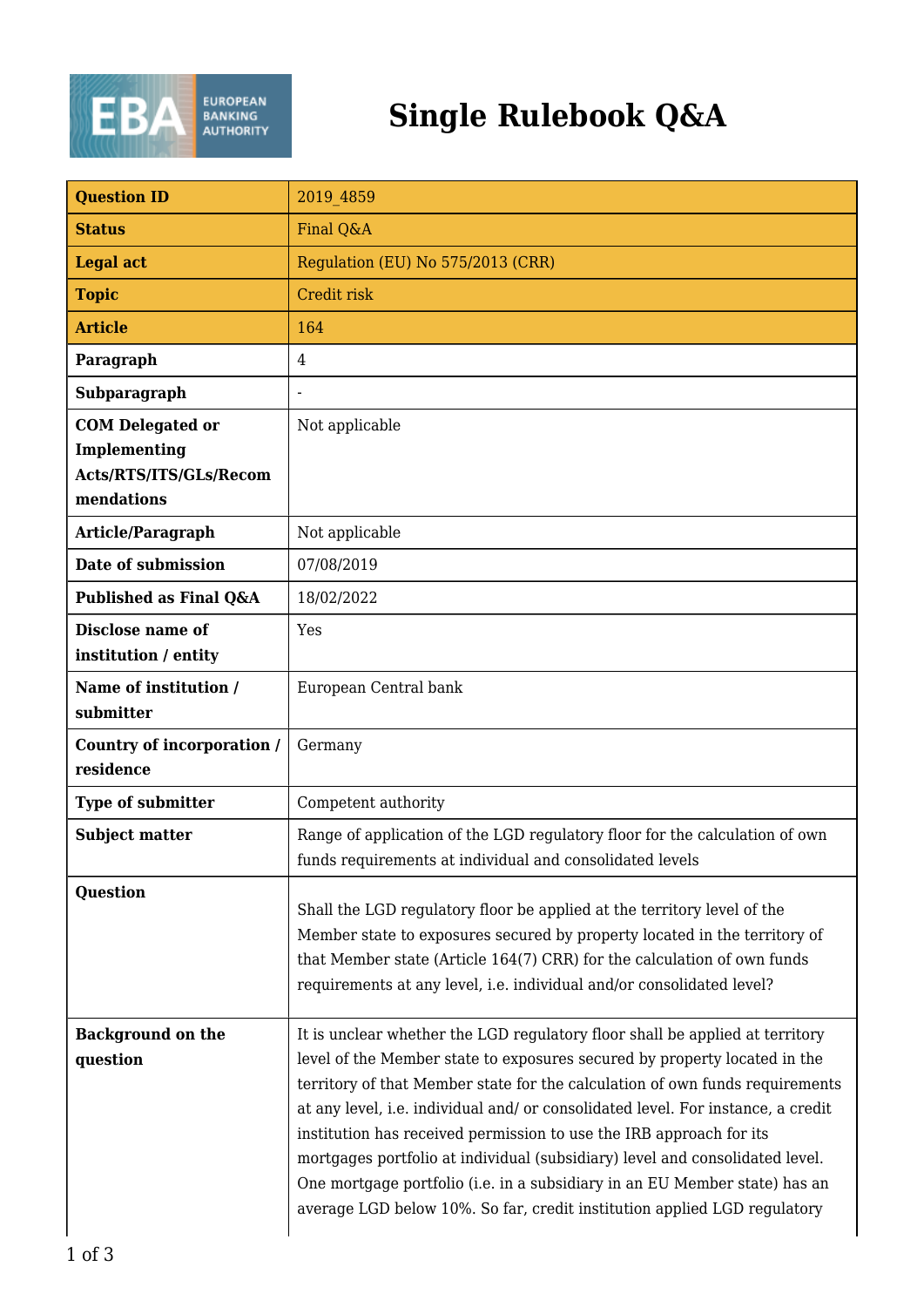floor at the individual level and then reported the same local RWA at consolidated level. It is unclear whether the credit institution could continue applying the floor at the individual level for individual capital requirements but then also applying the floor at consolidated level across several mortgage portfolios across several legal entities and jurisdictions for calculating own funds requirements at consolidated level. As in the other jurisdictions, the average LGDs are above 10%, applying the LGD regulatory floor at consolidated level significantly reduces the total RWA and creates discrepancy between RWA at individual and consolidated levels for the mortgage portfolio with the low average LGD. In doing so, the Supervised Entity would align the scope of application of the floor with the scope of consolidation.

## **Final answer**

According to Article 11(1) of Regulation (EU) No 575/2013 (CRR) "*parent institutions in a Member State shall comply, to the extent and in the manner prescribed in Article 18, with the obligations laid down in Parts Two, Three, Four, Seven and Seven A, on the basis of their consolidated situation, with the exception of point (d) of Article 430(1)*". The rules governing the LGD regulatory floor under Article 164 CRR belong to Part Three of the CRR and therefore they fall within the scope of Article 11 CRR. Having said that, for the purpose of Article 164(4) CRR, the exposure-weighted average LGD has to be calculated by taking into account all respective retail exposures secured by residential property or commercial immovable property and with neither benefiting from guarantees from central governments of the institution, irrespective of whether it is calculated on individual or consolidated level and irrespective of whether the floor in terms of Article 164 (6) CRR has been adjusted.

According to Article 164(6) CRR, for retail exposures "*the authority designated in accordance with paragraph 5 of this Article shall periodically, and at least annually, assess whether the minimum LGD values referred to in paragraph 4 of this Article are appropriate for exposures secured by mortgages on residential property or commercial immovable property located in one or more parts of the territory of the Member State of the relevant authority*" and may eventually set higher minimum LGD values for those retail exposures located in one or more parts of the territory of the Member State of the relevant authority. Moreover, "*those higher minimum values may also be applied at the level of one or more property segments of such exposures*".

Furthermore, according to Article 164 (10) CRR "*the institutions of a Member State shall apply the higher minimum LGD values that have been determined by the authorities of another Member State in accordance with paragraph 6 to all their corresponding exposures secured by mortgages on*